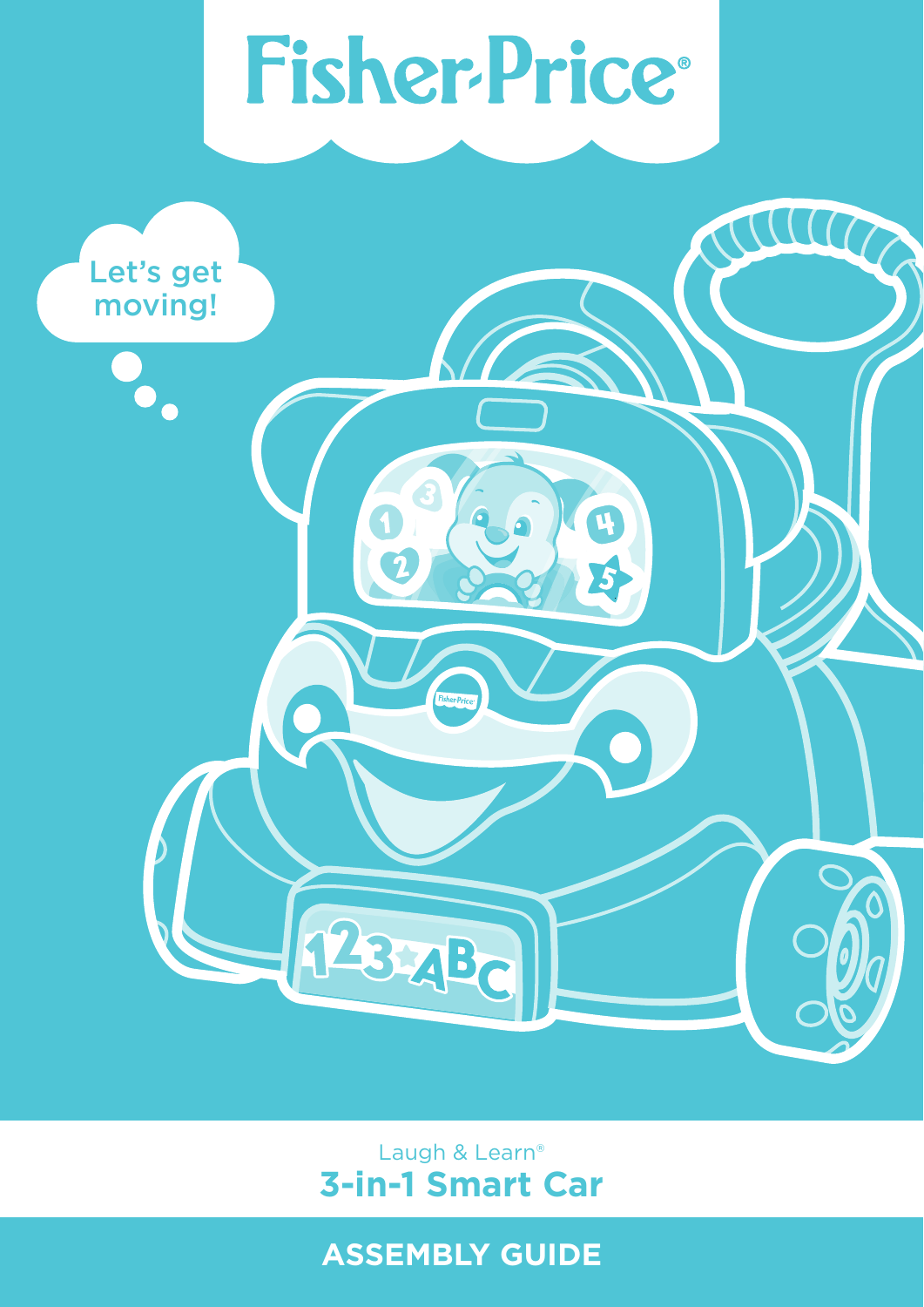#### **BEFORE YOU BEGIN**



Keep these instructions for future reference as they contain important information.



Adult assembly is required. You'll need a Phillips screwdriver (not included) for assembly and battery replacement.



Set aside 15 minutes for assembly.



Clean with a damp cloth. Do not immerse.



Three AA batteries are required (included). Batteries included are for demonstration purposes only.

For longer life, use **alkaline** batteries.

#### **NOTE**

Adult supervision required.

Never use near steps.

Choose areas for riding that are free of obstacles.

Learn to stop safely.

Use with caution as this product requires skill to operate safely to avoid falls, collisions, and injuries to yourself (the rider) and others.

Maximum weight: 42 lb (19 kg). Periodically inspect this product for wear or damage. Check all nuts and bolts, and tighten as needed. Replace worn or broken parts immediately.

# **CAUTION**

This package contains small parts. For adult assembly only.

# **WARNING!**

Not to be used by children over 36 months (due to seat height).

#### **INSTALL BATTERIES**

Locate the battery door on the underside of the car.

Loosen the screw in the battery door and remove the door. Remove and properly dispose of the batteries.

Insert three, new AA (LR6) **alkaline** batteries.

Replace the battery door and tighten the screw. Do not over-tighten.

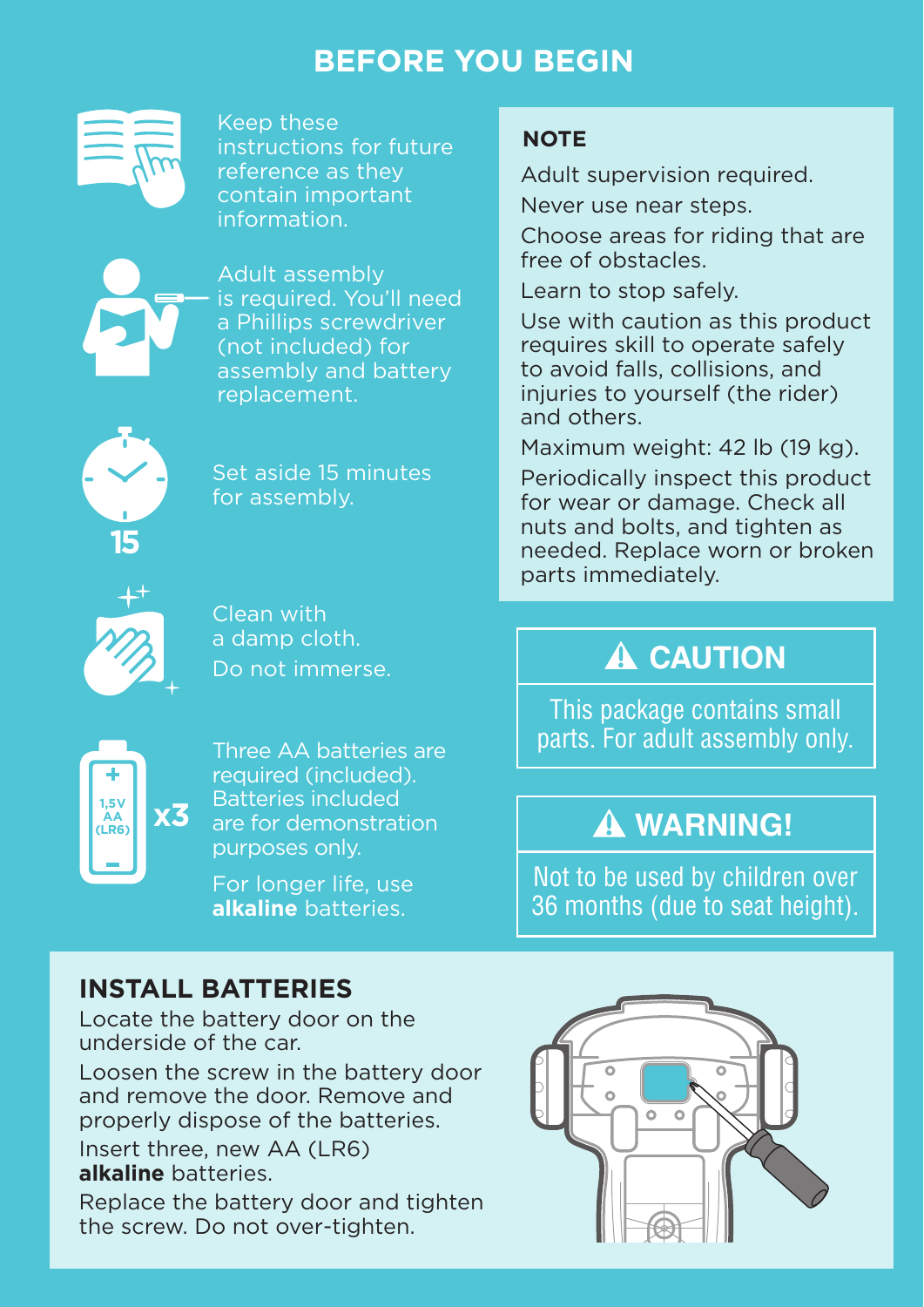#### **ASSEMBLED PARTS**

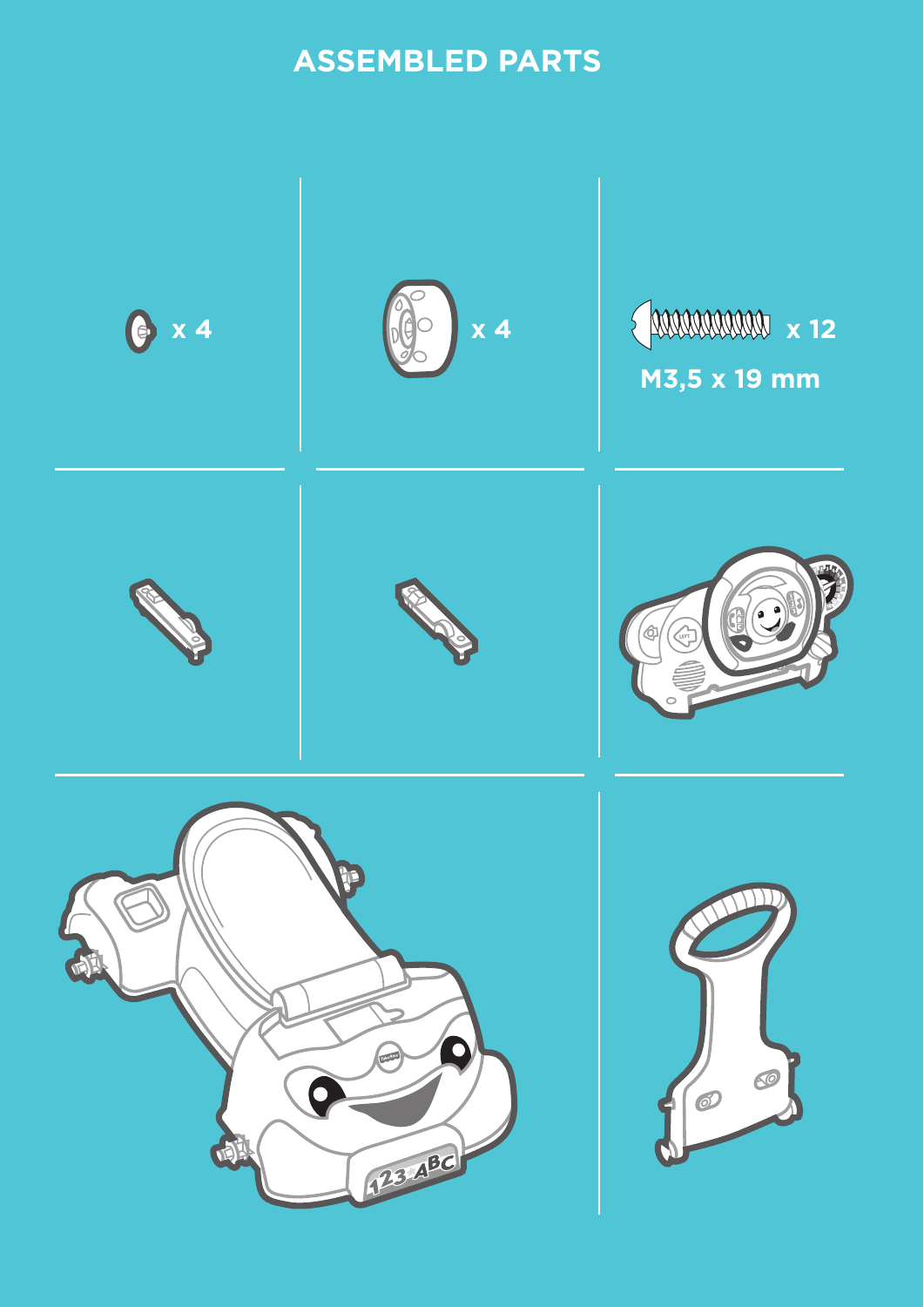#### **ASSEMBLY**



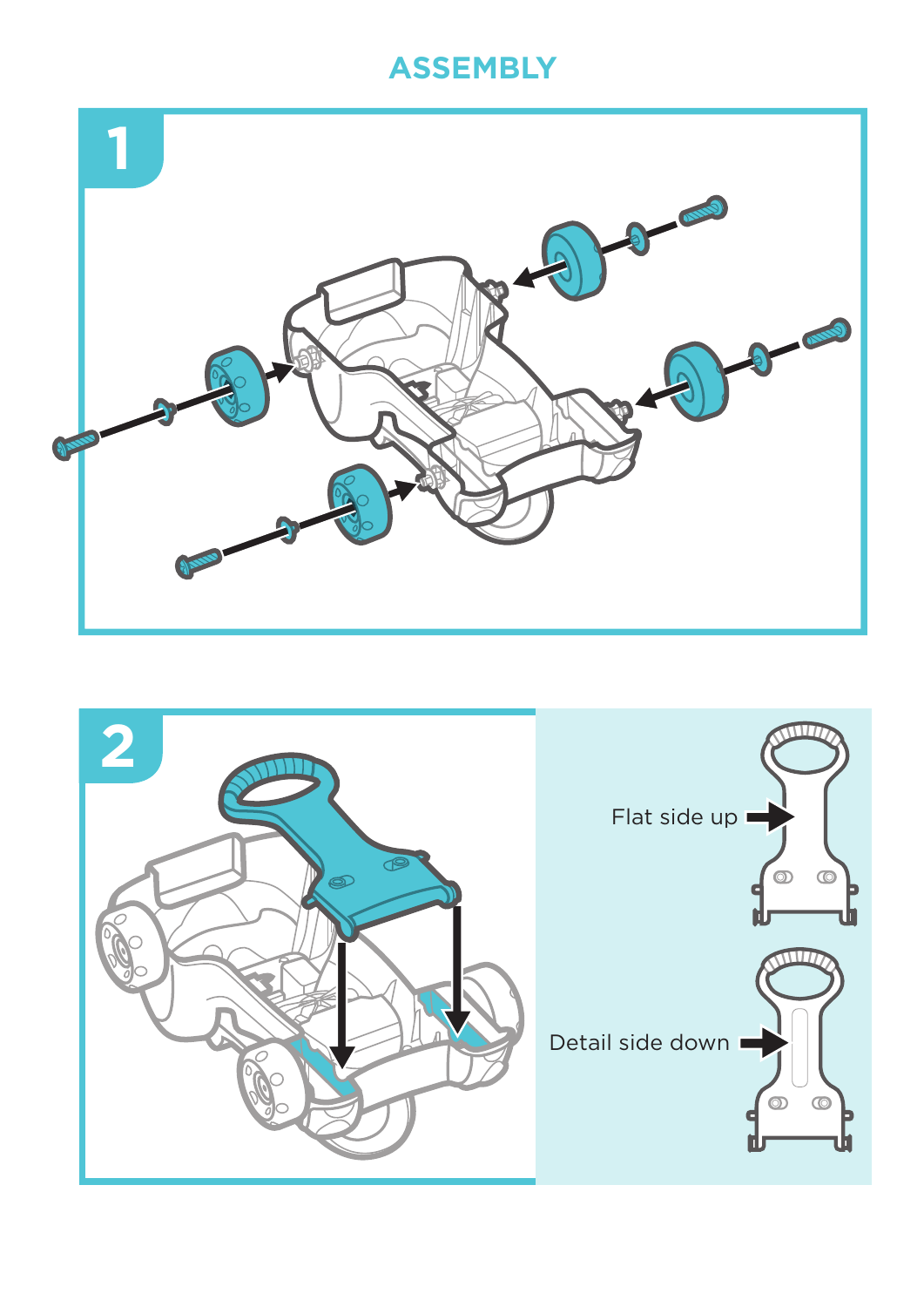## **ASSEMBLY**





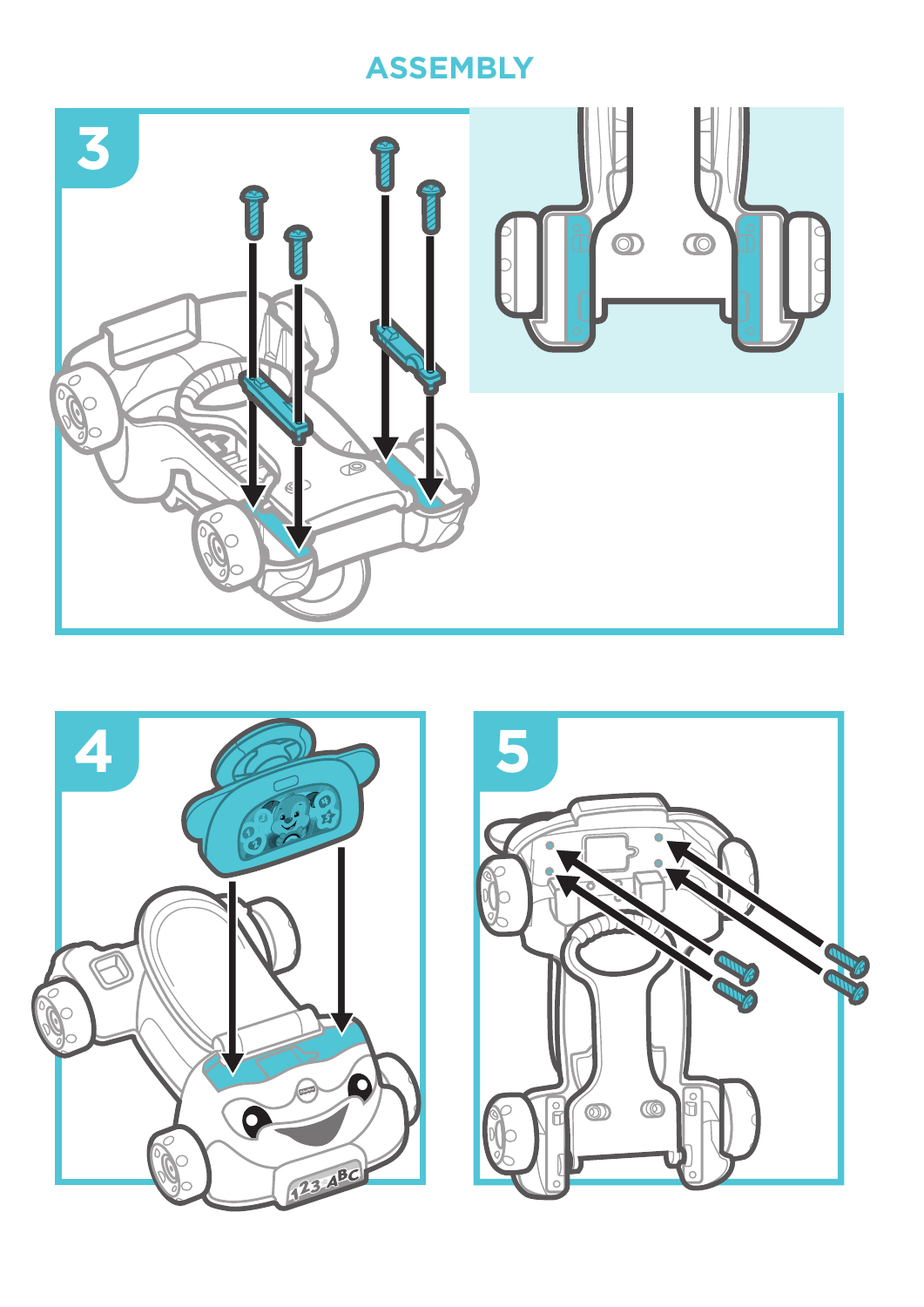#### **CONVERT TO WALK**

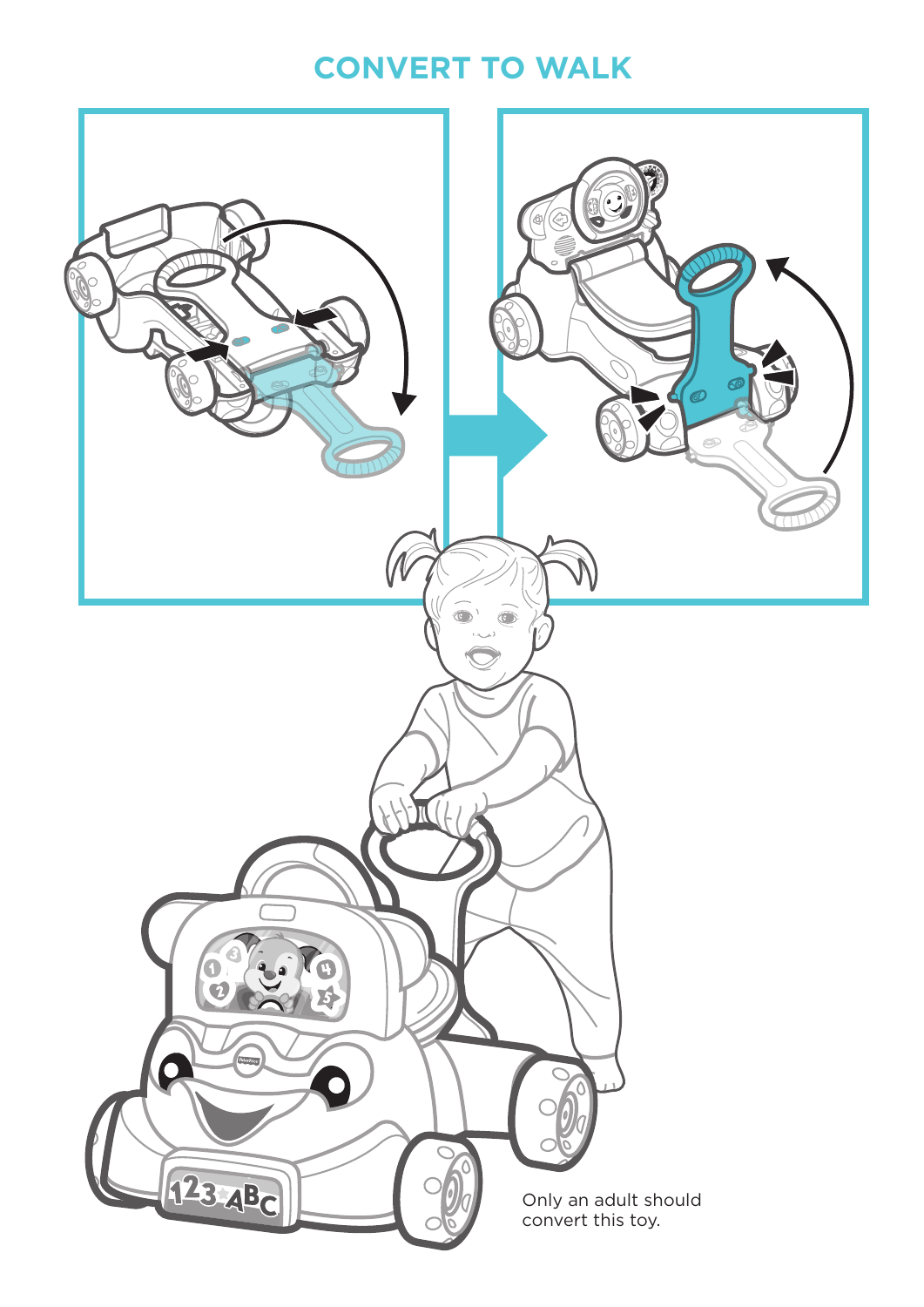#### **CONVERT TO RIDE OR BOUNCE**

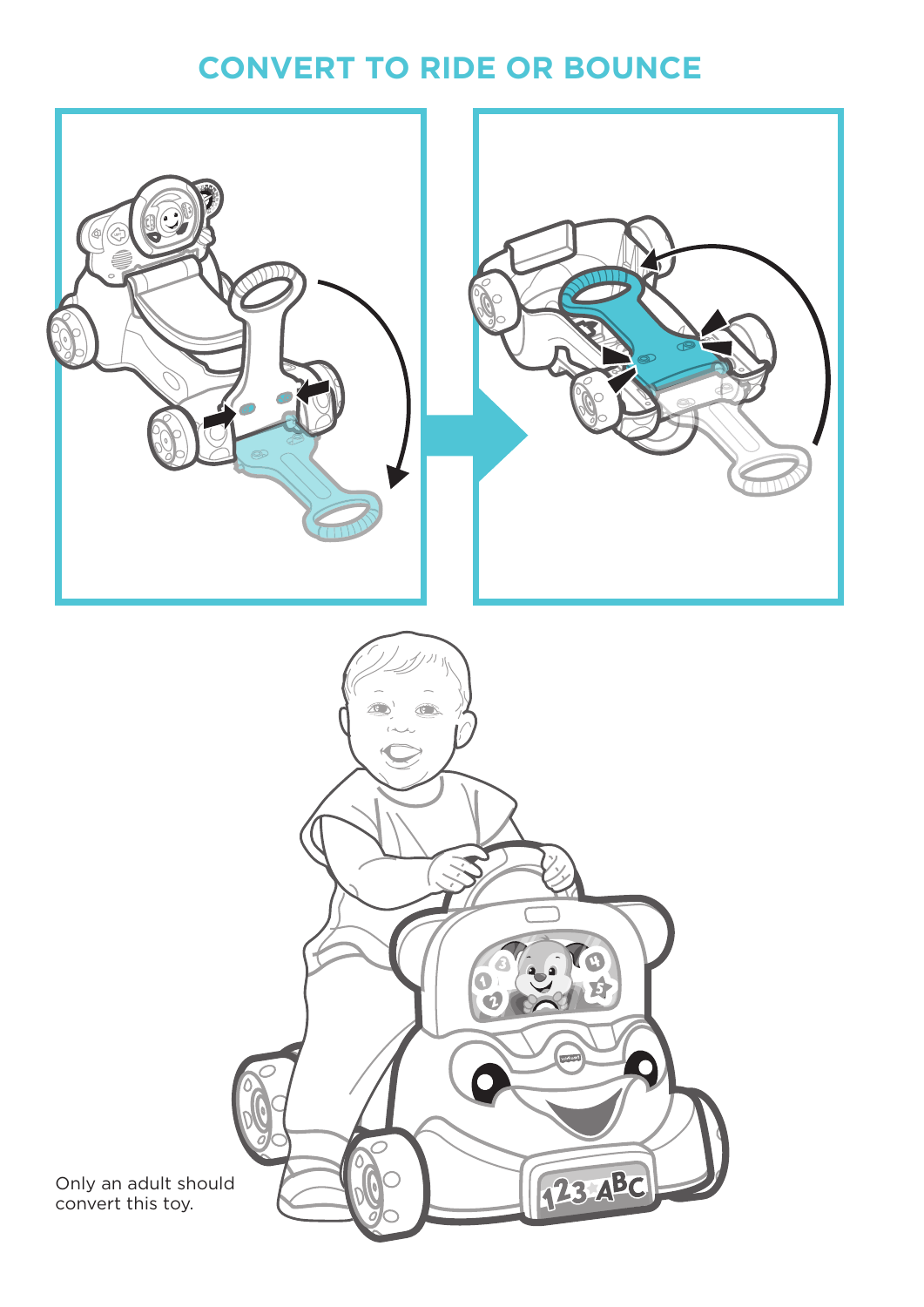#### **POWER-VOLUME SWITCH**



- Slide to turn power ON with low volume  $\triangleleft$  ), ON with high volume () or OFF O when finished playing.
- You may need to reset the electronics if this toy begins to operate erratically. Slide the power-volume switch off and back on.
- When sound or lights become faint or stop, it's time for an adult to change the batteries.

## **SMART STAGES™ MODE SWITCH**



- **Explore** Listen to fun sounds, songs, first words and phrases that introduce counting, colors and the alphabet.
- **2** Encourage Baby enjoys music and phrases that include opposites, greetings and counting to 10 in two languages! Listen for fun prompts followed by encouraging rewards!
- **B** Pretend Engaging songs and phrases encourage pretend play.

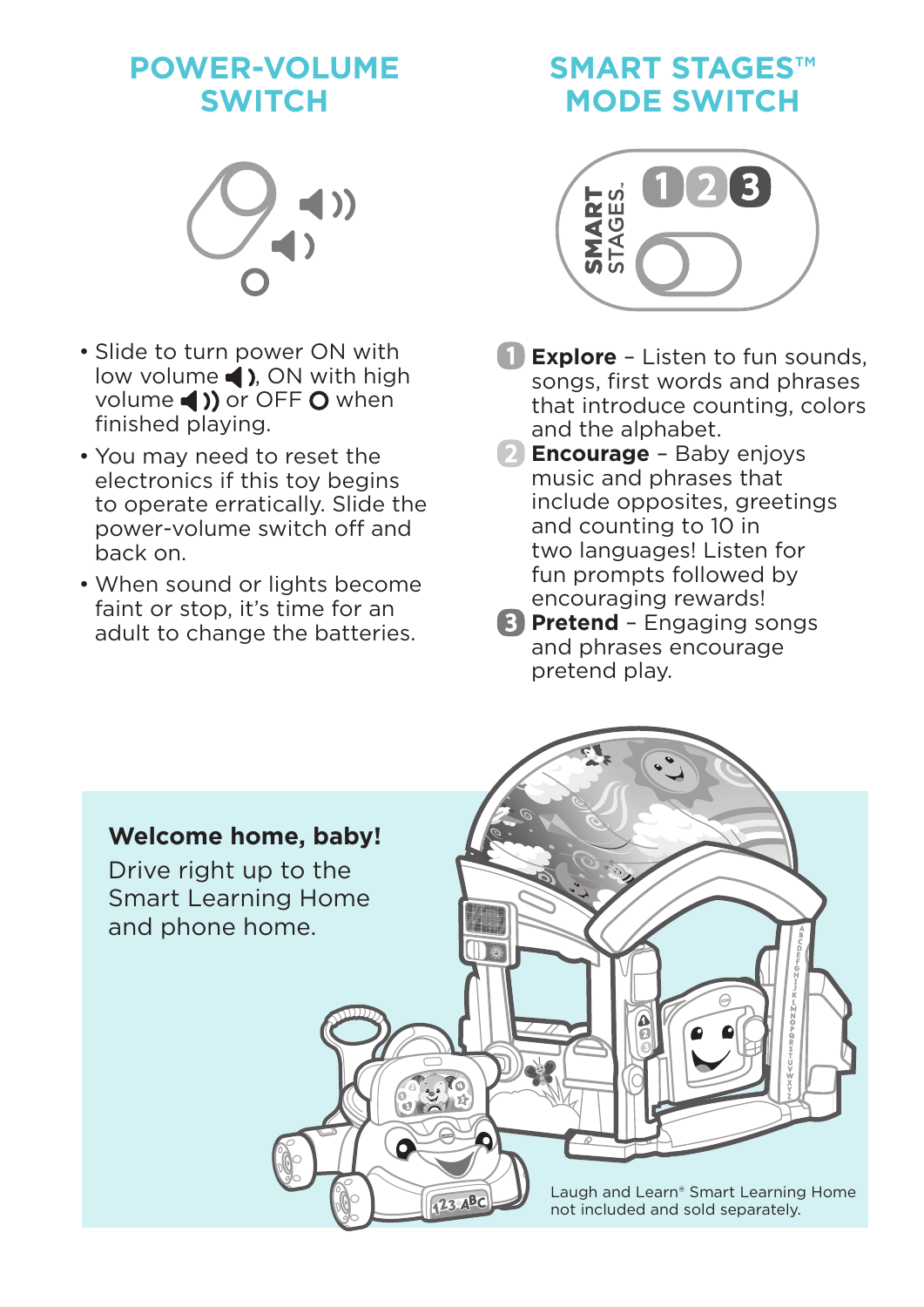#### **LET'S EXPLORE!**





**Calling home..**  $\mathbb{R}$ **HOP** ್ಲಿ





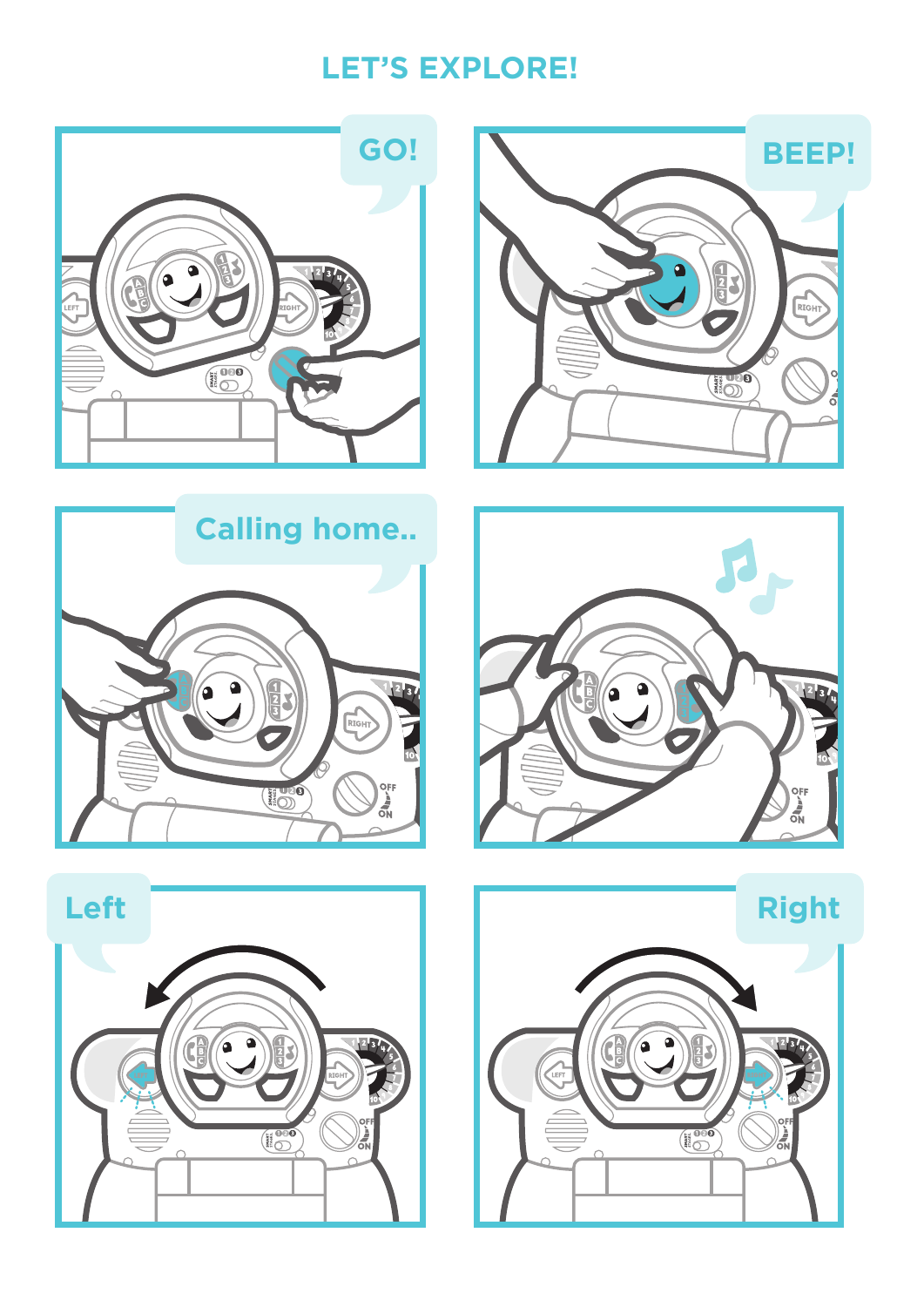#### **Battery Safety Information**

In exceptional circumstances, batteries may leak fluids that can cause a chemical burn injury or ruin your product. To avoid battery leakage:

- Do not mix old and new batteries or batteries of different types: alkaline, standard (carbon-zinc) or rechargeable.
- Insert batteries as indicated inside the battery compartment (+ and -).
- Remove batteries during long periods of non-use. Always remove exhausted batteries from the product. Dispose of batteries safely. Do not dispose of this product in a fire. The batteries inside may explode or leak.
- Never short-circuit the battery terminals.
- Use only batteries of the same or equivalent type, as recommended.
- Do not charge non-rechargeable batteries.
- Remove rechargeable batteries from the product before charging.
- If removable, rechargeable batteries are used, they are only to be charged under adult supervision.

#### **FCC STATEMENT (UNITED STATES ONLY)**

This equipment has been tested and found to comply with the limits for a Class B digital device, pursuant to Part 15 of the FCC rules. These limits are designed to provide reasonable protection against harmful interference in a residential installation. This equipment generates uses and can radiate radio frequency energy and, if not installed and used in accordance with the instructions, may cause harmful interference to radio communications. However, there is no guarantee that interference will not occur in a particular installation. If this equipment does cause harmful interference to radio or television reception, which can be determined by turning the equipment off and on, the user is encouraged to try to correct the interference by one or more of the following measures:

- Reorient or relocate the receiving antenna.
- Increase the separation between the equipment and receiver.
- Consult the dealer or an experienced radio/TV technician for help.

NOTE: Changes or modifications not expressly approved by the manufacturer responsible for compliance could void the user's authority to operate the equipment.

This device complies with Part 15 of the FCC Rules. Operation is subject to the following two conditions: (1) This device may not cause harmful interference, and (2) this device must accept any interference received, including interference that may cause undesired operation.

#### **CAN ICES-3 (B)/NMB-3 (B)**

Operation is subject to the following two conditions: (1) this device may not cause interference, and (2) this device must accept any interference, including interference that may cause undesired operation of the device.

L'utilisation de ce dispositif est autorisée seulement aux conditions suivantes : (1) il ne doit pas produire de brouillage et (2) il doit pouvoir tolérer tout brouillage radioélectrique reçu, même si ce brouillage est susceptible de compromettre son fonctionnement.



Protect the environment by not disposing of this product or any batteries with household waste. This symbol indicates that this product shall not be treated as household waste. Check your local authority for recycling advice and facilities.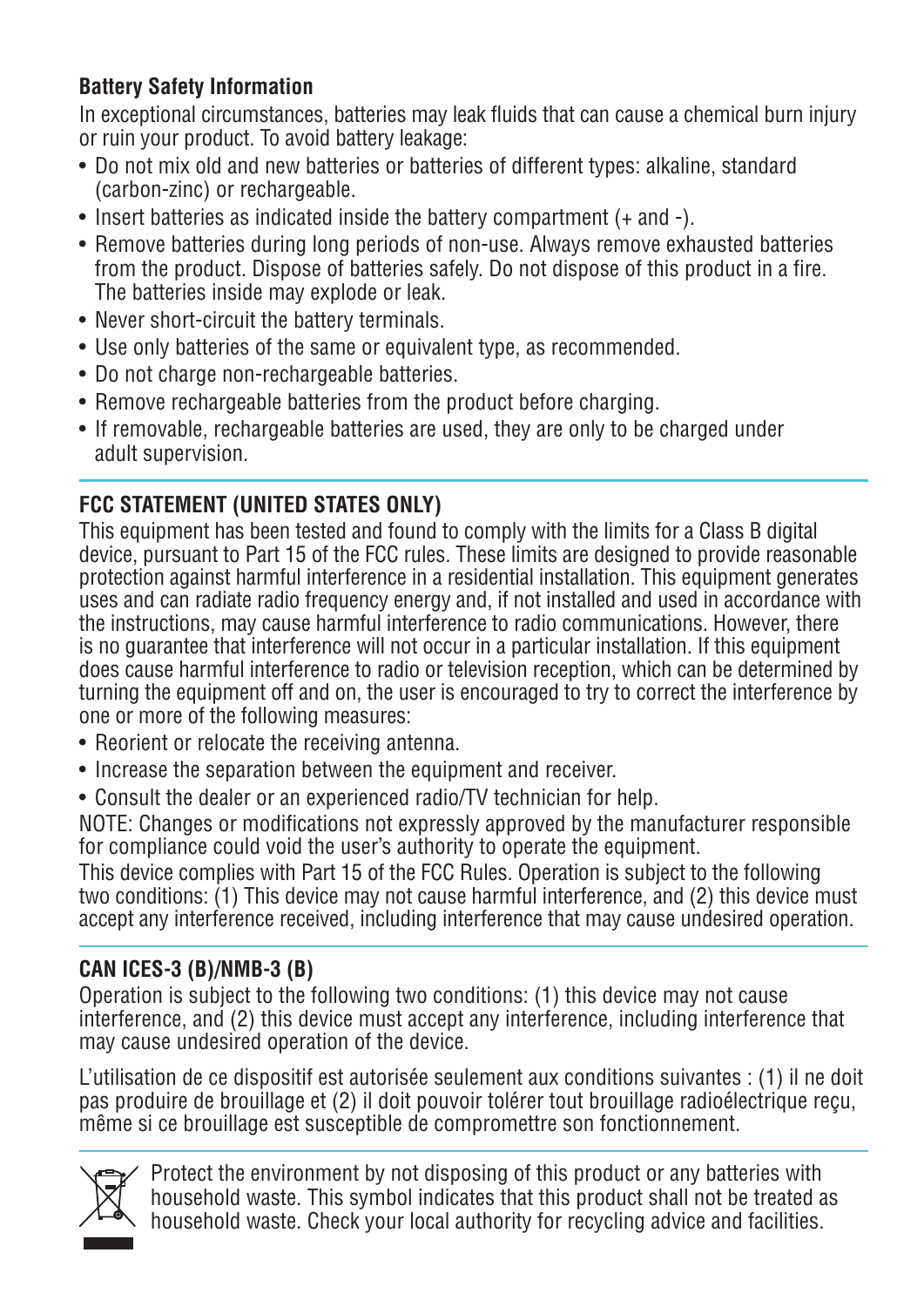

**UNITED STATES:** 1-800-432-5437. Fisher-Price, Inc., 636 Girard Avenue, East Aurora, NY 14052.

**GREAT BRITAIN:** Mattel UK Ltd, Vanwall Business Park, Maidenhead SL6 4UB. Helpline: 01628 500303; www.service.mattel.com/uk. Mattel Europa B.V., Gondel 1, 1186 MJ Amstelveen, Nederland.

**CANADA:** 1-800-432-5437. Mattel Canada Inc., 6155 Freemont Blvd., Mississauga, Ontario L5R 3W2.

**AUSTRALIA:** Mattel Australia Pty. Ltd., 658 Church Street, Locked Bag #870, Richmond, Victoria 3121 Australia. Consumer Advisory Service 1300 135 312.

**NEW ZEALAND:** 16-18 William Pickering Drive, Albany 1331, Auckland.

**ASIA:** Mattel East Asia Ltd., Room 503-09, North Tower, World Finance Centre, Harbour City, Tsimshatsui, HK, China. Tel.: (852) 3185-6500.

**MALAYSIA:** Diimport & Diedarkan Oleh: Mattel Southeast Asia Pte. Ltd., No 19-1, Tower 3 Avenue 7, Bangsar South City, No 8, Jalan Kerinchi, 59200 Kuala Lumpur, Malaysia. Tel: 03-33419052.

**SOUTH AFRICA:** Mattel South Africa (PTY) LTD, Office 102 I3, 30 Melrose Boulevard, Johannesburg 2196.